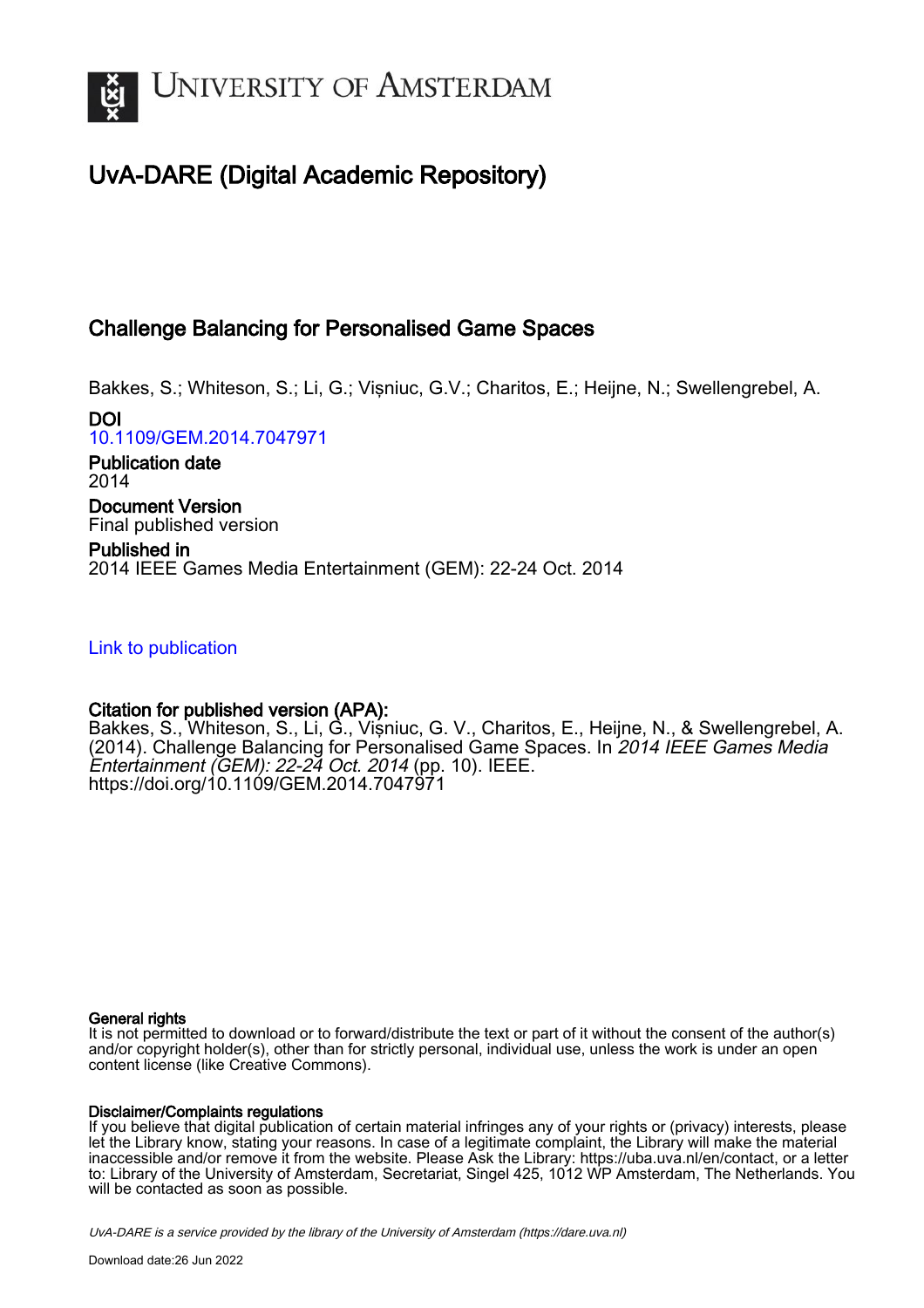# Challenge Balancing for Personalised Game Spaces

Sander Bakkes, Shimon Whiteson, Guangliang Li,

George Viorel Visniuc, Efstathios Charitos, Norbert Heijne, and Arjen Swellengrebel

University of Amsterdam, Intelligent Systems Laboratory, Amsterdam, The Netherlands

Email: {s.c.j.bakkes, s.a.whiteson, g.li}@uva.nl

{george.visniuc, efstathios.charitos, norbert.heijne, arjen.swellengrebel}@student.uva.nl

*Abstract*—In this paper we propose an approach for personalising the space in which a game is played (i.e., levels) – to the end of tailoring the experienced challenge to the individual user *during actual play* of the game. Our approach specifically considers two design challenges, namely *implicit user feedback* and *high risk of user abandonment*. We contribute an approach that acknowledges that for effective online game personalisation, one needs to (1) offline learn a policy that is appropriate in expectation across users – to be used for initialising the online game, (2) offline learn a mapping from gameplay observations to the player experience – to be used for guiding the online game personalisation, and (3) rapidly converge to an appropriate policy for the individual user in online gameplay – employing the learned feedback model and a straightforward model of user abandonment. User studies that validate the approach to online game personalisation in the actual video game INFINITE MARIO BROS. indicate that it provides an effective basis for automatically balancing the game's challenge level to the individual human player.

#### I. INTRODUCTION

Ideally, artificial intelligence (AI) in games provides satisfactory and effective game experiences for players regardless of gender, age, capabilities, or experience [1]; it allows for the creation of personalised games, where the game experience is continuously tailored to fit the individual player. Indeed, we are now at a point where modern computer technology, simulation, and artificial intelligence (AI) have opened up the possibility that more can be done with regard to *on-demand* and *just-intime personalisation* [2]. As such, achieving the ambition of creating personalised games requires the development of novel techniques for assessing online and unobtrusively which game adaptations are required for optimising the individual player's experience.

The goal of the present research is to online generate game spaces (i.e. levels) such that the spaces optimise player challenge for the individual player. This entails two challenges, namely (1) in online gameplay only implicit feedback on the appropriateness of the personalisation actions is available (i.e., the AI can only observe the player interacting with the game, while not being provided with labels on the player experience), and (2) there is a high risk of user abandonment when inappropriate game personalisation actions are performed.

Our contribution is an approach built on three features that address these challenges. Addressing the first challenge, a *feedback model* needs to be learned which maps gameplay observations to an estimate of the player experience. The feedback model is learned offline and is subsequently employed for decision-making in online gameplay. Addressing the second challenge, a policy needs to be learned that is appropriate in expectation across users. This policy is learned offline and is subsequently employed to *initialise online gameplay*. Also addressing the second challenge, in online gameplay we *rapidly converge* to an appropriate policy for the individual user. To do this well, we employ the learned feedback model and a straightforward model of user abandonment to *guide state-space exploration*.

#### II. GAME PERSONALISATION

Game personalisation is motivated by a significantly increased involvement and extensive cognitive elaboration when subjects are exposed to content of personal relevance [3]; they will exhibit stronger emotional reactions [4]. Particularly, a positive effect on player satisfaction is indicated, i.e., game personalisation raises player loyalty and enjoyment, which in turn can steer the gaming experience towards a (commercial) success [5]. Indeed, the perspective of AI researchers to increase the engagement and enjoyment of the player is one that is consistent with the perspective of game designers [2], i.e., personalisation methods are regarded as instrumental for achieving industry ambitions [6]. Tailoring the game experience to the individual player particularly benefits from the use of player models, and requires components that use these models to adapt part of the game [7].

Our research follows the emerging trend of employing AI methods for adapting the game environment itself (as opposed to, more typically, adapting the behaviour of the game characters) [7]. In our investigation, we choose to focus on *personalising the game space* to the individual player with respect to experienced challenge<sup>1</sup>; it can be considered an instantiation of experience-driven procedural content generation (EDPCG) [8]. Related work with regard to this scope is discussed next.

#### *A. Challenge balancing*

Challenge balancing concerns automatically adapting the challenge that a game poses to the skills of a player [9], [10]. It aims at achieving a 'balanced game', i.e., a game wherein the player is neither challenged too little, nor challenged too much. In most games, the only implemented means of challenge balancing is provided by a *difficulty setting*, i.e., a discrete parameter that determines how challenging the game will be. However, as the challenge provided by a game is typically *multi-faceted*, it is hard for the player to estimate reliably the challenge level that is appropriate for her. Furthermore, generally only a limited set of discrete difficulty settings is available (e.g., easy, normal, hard). This entails that the

<sup>1</sup>Typically, in a video game setting, the game space will be the levels in which the game takes place. Game space personalisation, in this context, generally concerns the online learning of the next set of level design parameters.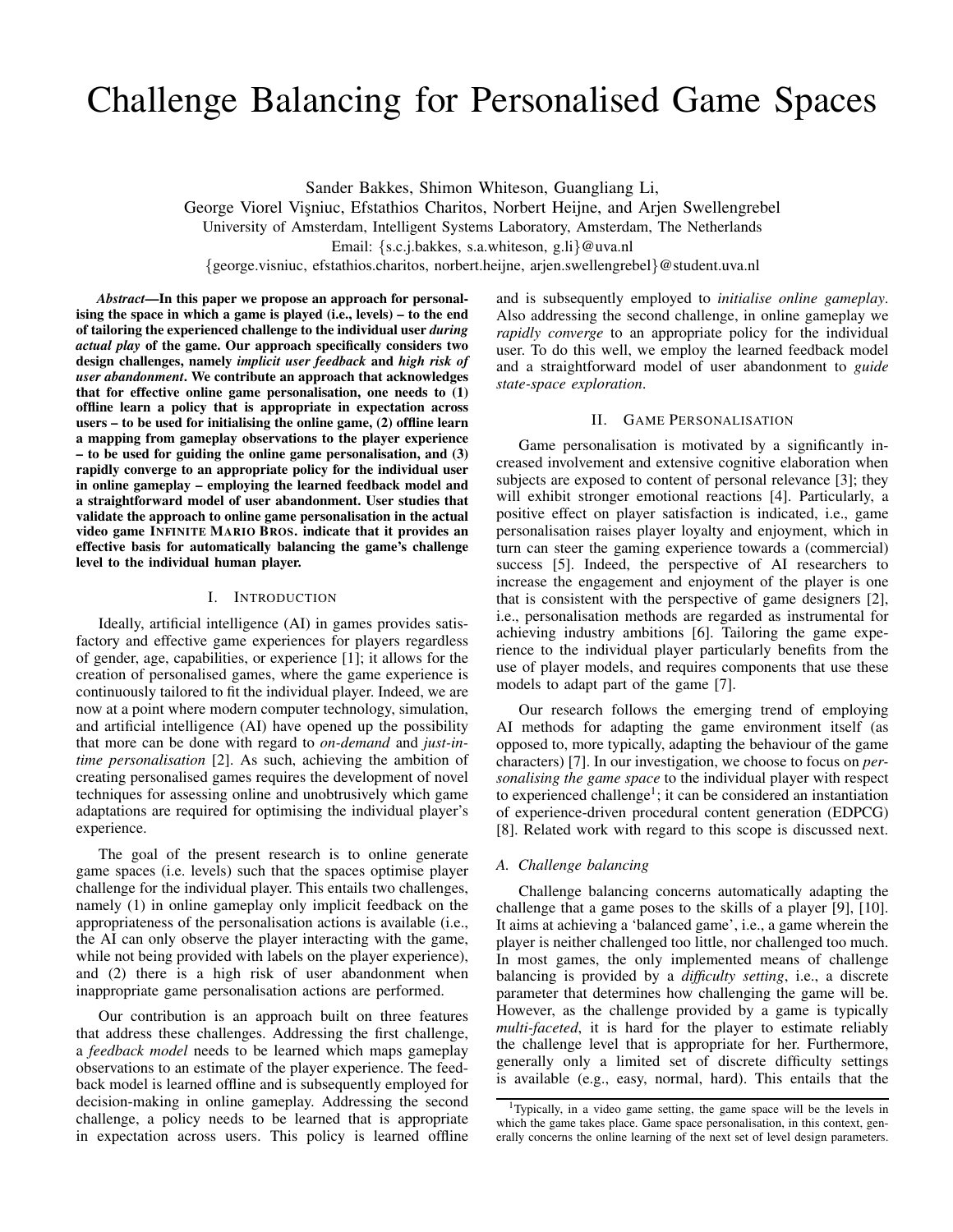available settings are not fine-tuned to be appropriate for each player. As such, researchers have developed advanced techniques for balancing the challenge level of games. Hunicke and Chapman [11] explored challenge balancing by controlling the strength of opponent characters (i.e., controlling the opponent character's health, accuracy, and employed weapons). Spronck *et al.* [10] investigated methods for automatically adjusting weights assigned to possible game scripts. Zook and Riedl [12] investigated a temporal data-driven player model for dynamic difficulty adjustment. Indeed, knowledge on the specific effect of game adaptations can be employed for maintaining a challenge level [13], and may be incorporated to steer the procedural generation of game content [14].

In our research, we take the distinct focus of balancing the game's challenge level by adapting the *content* that is placed within the game environment.

#### *B. Player modelling*

Player modelling is of increasing importance in modern video games [15]; it is almost a necessity when the purpose of AI is 'entertaining the human player' rather than 'defeating the human player' [16]. A challenge for player modelling in video games is that models of the player have to be established (1) in game environments that generally are relatively complex, (2) with typically little time for observation, and (3) often with only partial observability of the environment [17], [18]. A recent development with regard to player modelling is to automatically establish psychologically or sociologically verified player profiles [18]. Such models provide motives or explanations for observed behaviour. A solid profile can be used to, for instance, predict a player's affective state during play of the game.

In our research, we take the distinct approach of utilising player models for the purpose of optimising the player experience (*cf.* the work of Yannakakis *et al.* [19]).

#### *C. Space adaptation*

Game space adaptation concerns allowing the space in which the game is played to adapt, ideally in response to the user experience [20]. Game space adaptation is an active area of research [14], [21], [22], [20], [23], which falls within the scope of experience-driven procedural content generation [8]. Research is increasingly focussing on how procedural techniques may be employed specifically for enhancing the player experience. Indeed, the feasibility of procedurally generating a personalised race track has already been demonstrated by Togelius *et al*. [24], [25]. Furthermore, Adrian *et al.* [26] and Traichioiu *et al.* [27] investigated the procedural generation of levels with respect to a difficulty curve. Dormans and Bakkes [20], [28] investigated the procedural generation of entire levels for action-adventure games, which distinguishes between missions and spaces as two separate structures that need to be generated in two individual steps. Lopes *et al.* [29] developed a framework aimed at creating personalised content for complex and immersive game worlds; by modelling which content provided the context for a given personal gameplay experience. Sorenson *et al.* [30] developed an approach to automatic video game level design consisting of a computational model of player enjoyment and a generative system based on evolutionary computing.



Fig. 1: Our enhanced version of INFINITE MARIO BROS. During gameplay it generates short *new level segments* of specific content *on-the-fly*, on the basis of an implicit reward signal (given by an offline learned feedback model).

In our research, we also focus on procedural content generation for tailoring the player experience. Our distinct focus in this matter, is to assess *online* and *unobtrusively* which game adaptations are required for optimising the individual player's experience while the game is being played, so as to have assessments on the experienced player challenge impact the procedural process.

#### III. DOMAIN DESCRIPTION

We consider a typical video game: INFINITE MARIO BROS. [31]; an open-source clone of the classic video game SUPER MARIO BROS. It can be regarded an archetypal platform game; despite its relatively straightforward appearance it provides a diverse and challenging gameplay experience. We build upon a version of INFINITE MARIO BROS. that has been extended by Shaker *et al.* [32], [33], [34], Pedersen *et al.* [22], [35], and Togelius *et al.* [36] to procedurally generate Mario levels.

We have made two further enhancements to the 2011 Mario AI Championship game engine of INFINITE MARIO BROS. First, we enhanced the engine such that it is able to procedurally generate *segments* of Mario levels while the game is in progress (Figure 1). One game segment has a width of 112 game objects, and generally takes a player approximately 20 to 30 seconds to complete. This enhancement enables feedback on the observed player experience to rapidly impact the procedural process that generates the upcoming level segments. The upcoming level segments are generated seamlessly, such that no screen tears occur when the user is transitioning from one segment to the next (i.e., before the next segment can be observed a short 'gap' block is injected in the game space).

Our second enhancement to the game engine, is that within every segment we can now inject short *chunks* of specific game content. We enabled the game engine to generate five different types of chunks, (1) a straight chunk, containing enemies and jumpable blocks, (2) a hill chunk, also containing enemies, (3) a chunk with tubes, containing enemy plants, (4) a jump, and (5) a chunk with cannons. Each chunk can have six distinct implementations, stemming from a per-chunk parameter value  $\in$  [0, 5]. The intended challenge level of a chunk monotonically increases with the parameter value (e.g., a hill parameter value of 0 entails a chunk with no hills and no enemies, while a value of 5 entails five procedurallygenerated hills with five relatively difficult enemies). Our enhanced engine has the desired property that the generated chunks are largely independent of each other, i.e., only in rare cases will one chunk be able to affect player behaviour in the surrounding chunks (e.g., in case a cannon bullet follows the player to the next chunk). To benefit playability and level aesthetics, the order in which the chunks are encountered is randomized for each new segment. The five chunks (each 16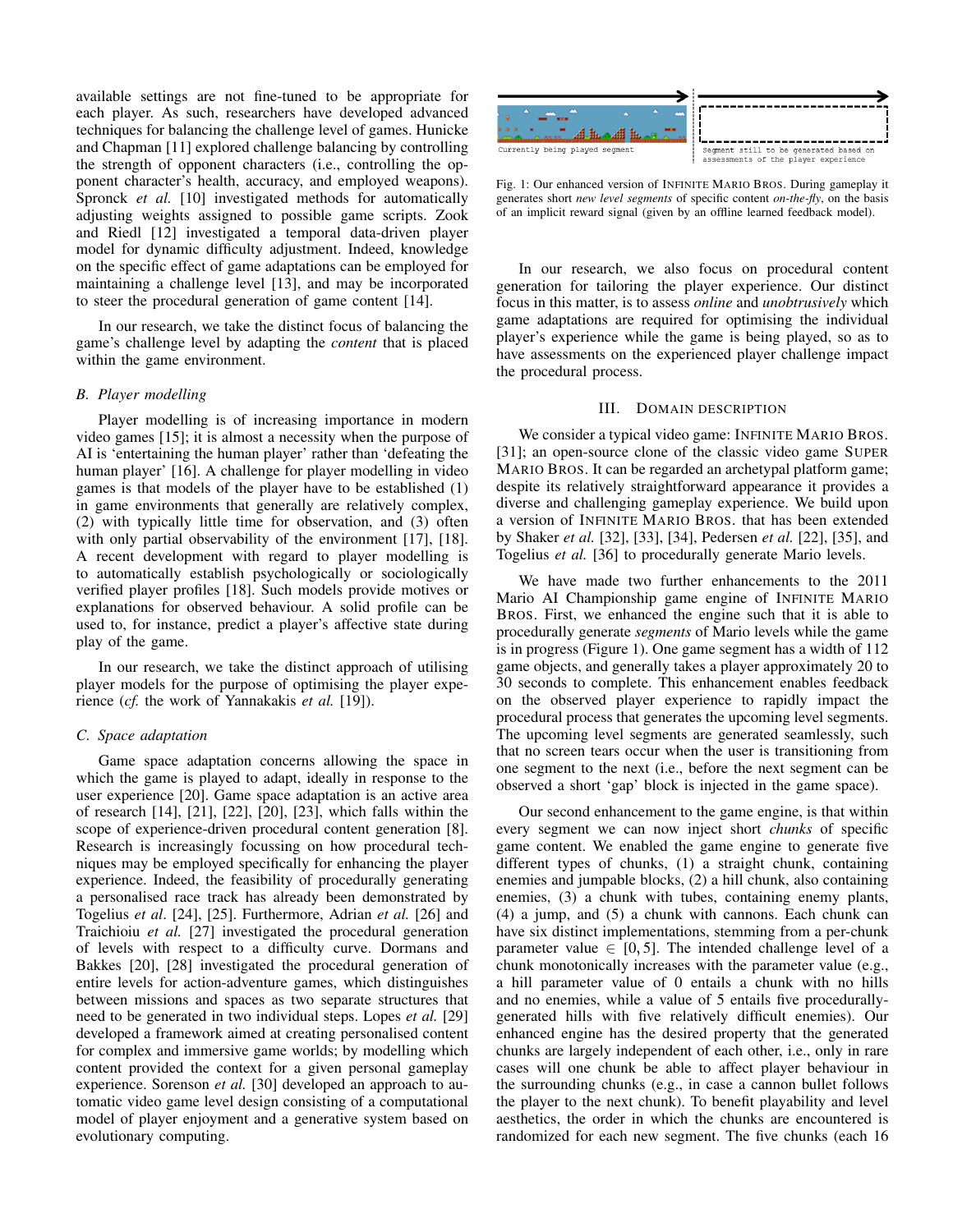game objects in length) are preceded and succeeded by a flat, neutral chunk (also 16 game objects in length), to allow the player to prepare for the next game segment.

In online gameplay, the AI that personalises the game space is input with a vector of 65 real-numbered features values of observed player behaviour. The features encompass the full logging capability of the game's data recorder (45 features, such as *timesjumped*, *coinscollected*, *kills-redturtle*), appended by 15 hand-coded features (such as *jumptotalruntime*, *cannons-totallefttime*) and 5 parameters (such as *parameter-cannons*).<sup>2</sup> The only action that the AI can take is to output a vector of five integers (chunk parameters)  $\in [0, 5]$ to the procedural process which in turn generates the next level segment. While the action space is relatively modest in size, its resulting expressiveness ranges from overly easy to exasperatedly hard level segments.

#### IV. APPROACH

The goal of the present research is to online generate game spaces (i.e. levels) such that the spaces optimise player challenge for the individual player, without interrupting the game experience for gathering player feedback. This entails two challenges, namely (1) in online gameplay only implicit feedback on the appropriateness of the personalisation actions is available (i.e., the AI can only observe the player interacting with the game, while not being provided with labels on the player experience), and (2) there is a high risk of user abandonment when inappropriate game personalisation actions are performed.

Our contribution is an approach built on three features that address these challenges. Addressing the first challenge, a *feedback model* needs to be learned which maps gameplay observations to an estimate of the player experience. The feedback model is learned offline and is subsequently employed for decision-making in online gameplay. Addressing the second challenge, a policy needs to be learned that is appropriate in expectation across users. This policy is learned offline and is subsequently employed to *initialise online gameplay*. Also addressing the second challenge, in online gameplay we *rapidly converge* to an appropriate policy for the individual user. To do this well, we employ the learned feedback model and a straightforward model of user abandonment to *guide state-space exploration*. We now describe these ideas in more detail.

#### *A. Phase 1 – Learn the global safe policy (offline)*

The procedure adopted for learning the global safe policy, while intelligently generating a set of training instances, is illustrated in Figure 2a; it concerns labelling sessions with human participants. O indicates a gameplay observation (a vector of 65 real-numbered features), P indicates the parameters used for generating a level segment (a vector of five integers  $\in [0, 5]$ ), L indicates the user-provided label of the gameplay experience; it concerns a 5-point Likert scale, being 1=Too easy, 2=Somewhat easy, 3=Just right, 4=Somewhat hard, and 5=Too hard. Each labelling session starts by providing the participant with a 'tutorial' segment of the easiest possible

```
ALGORITHM 1: Exploration policy for experience labelling.
 1 i = number-of-controllable-features; j = range-of-feature-values;
 2 fine-tuning = false; GSP[] = p[] = 0; generateNextSegment(p[]);
 3 while playing do
4 if player-at-procedural-checkpoint then
5 if !fine-tuning then
6 if player-prefers-current-segment then
7 GSP[] = p[]; inc(p[]);
                               8 else
9 \parallel fine-tuning = true; p[] = GSP[]; p[rand(0,i-1)] = rand(0,j);<br>10
                               end
\begin{array}{c|c|c|c} 11 & \text{else} \end{array}12 if player-prefers-current-segment then
13 | | | GSP[] = p[];14 | | | else
\begin{array}{c|c} \n\text{15} \\
\text{16} \\
\end{array} | \begin{array}{c} \n\end{array} | \begin{array}{c} \n\end{array} | \begin{array}{c} \n\end{array} | \begin{array}{c} \n\end{array} | \begin{array}{c} \n\end{array} | \begin{array}{c} \n\end{array} | \begin{array}{c} \n\end{array} | \begin{array}{c} \n\end{array} | \begin{array}{c} \n\end{array} | \begin{array}{c} \n\end{array}\begin{array}{c|c|c|c} \n\text{16} & \text{end} \\
\hline\n\text{17} & \text{18} \\
\hline\n\end{array}p[rand(0,i-1)] = rand(0,j);\begin{array}{c|c} 18 \\ 19 \end{array} end \begin{array}{c|c} \text{end}19 \Big| generateNextSegment(p[]);<br>20 end
20 end<br>
21 if p
21 if player-dies then<br>\begin{vmatrix} i & j \\ j & k \end{vmatrix} i = feature-ass
                      i = feature-associated-to-chunk-of-death;
23 \left| \begin{array}{c} | \quad p[i] = \max(p[i] - \text{rand}(0,5), 0); \text{ generateNextSegment}(p[]); \\ \text{end} \end{array} \right|end
25 end
```
challenge level – so that the participant may get accustomed to interacting with the Mario game and the game controls. Upon completing the tutorial segment, the second segment is generated with a challenge level that is uniformly increased across all parameters by one step size. Upon completing the second segment, we query the participant on two types of feedback, namely (1) the experienced challenge level, on a 5-point Likert scale, and (2) her preference for the segment that she just played, or for the segment before. Depending on the answer on this second type of feedback, a heuristically-determined exploration function is employed for regulating which point in the parameter space should be explored next (the first type of feedback is employed for learning the feedback model, not for exploration at training time). $3$  Given the selected point in the parameter space, the next segment is generated and presented to the participant, and the process repeats. For each labelling session, labels are collected till the user chooses to abandon the game.

Given that human-provided labels are a scarce resource, the exploration policy (Algorithm 1) is aimed at (a) ensuring that the earlier provided labels are as informative as possible, (b) ensuring that the participant will keep playing the game for as long as possible, and (c) enabling an anytime solution, which – in case the participant suddenly abandons the game – at any time can return a reasonable estimate on the participant's preferred challenge level. The algorithm attempts to rapidly assess a challenge level that is roughly appropriate to the concerning participant, and optimise the assessment by exploring around this rough estimate. In case the participant inadvertently dies, the policy decreases the challenge level on specifically the aspect that caused the participant to die (e.g., an excess of cannons in the game space), such that the participant does not get stuck in the game and will continue labelling.

The result of each labelling session is an estimate on the participant's preferred challenge level. Given that (1) the features that express the challenge level are largely independent of each other, and that (2) the intended challenge level

<sup>&</sup>lt;sup>2</sup>A complete description of the employed features is provided on http://ieva. landofsand.com/not-from-ieva/description-of-features.pdf

<sup>&</sup>lt;sup>3</sup>This links to advanced techniques for active player modelling [37].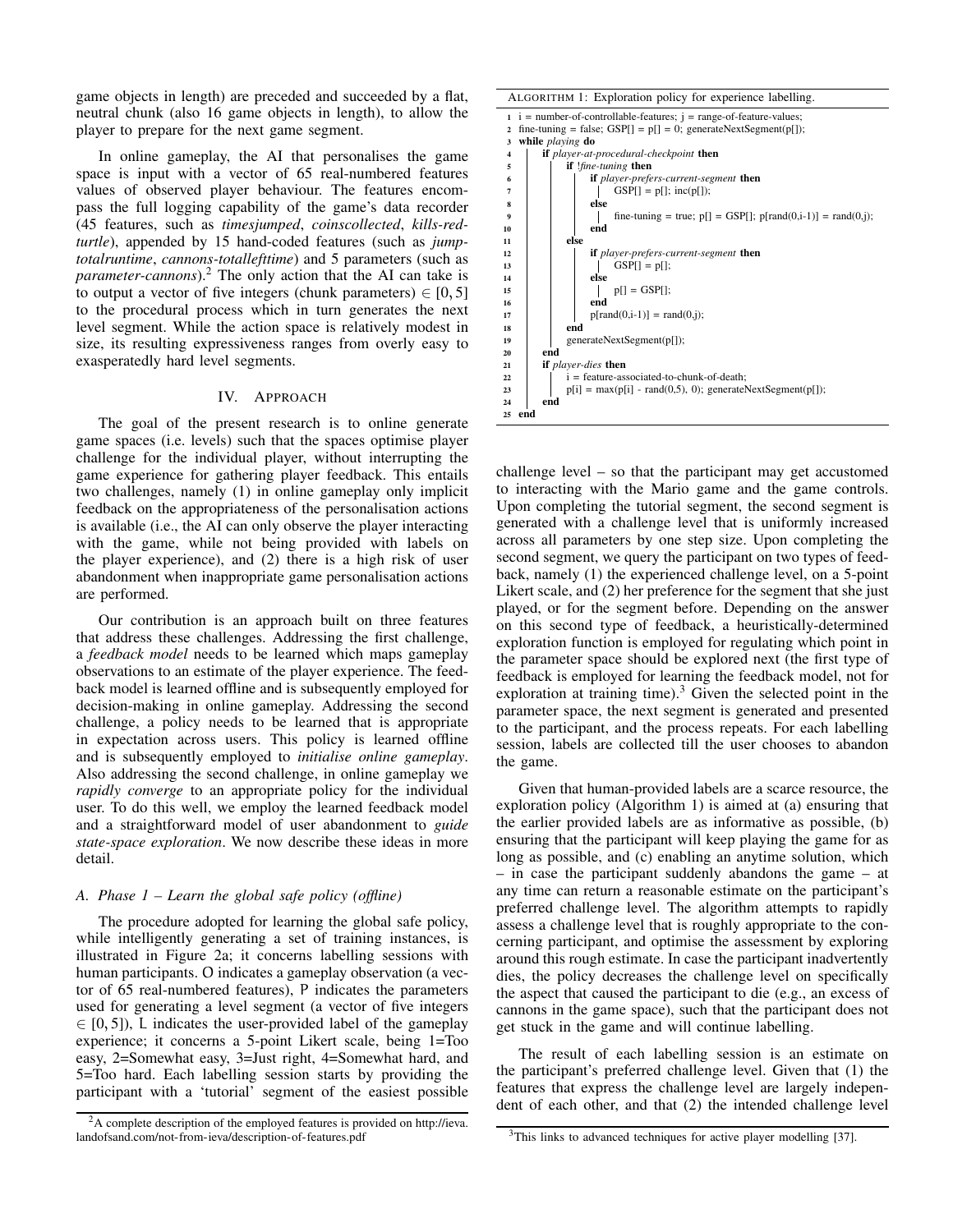

Fig. 2: Approach to game-space personalisation (legenda explained in the text).

monotonically increases with the feature value, we consider the global safe policy to be the statistical mean over the preferred challenge levels.

#### *B. Phase 2 – Learn the feedback model (offline)*

The procedure adopted for learning the feedback model is illustrated in Figure 2b. Given the intelligently generated set of training instances (Phase 1), a random forest decisiontree classifier [38] is built. The training instances concern tuples of gameplay observations O, the procedural parameters P that were used to generate the observed level segment, and the labels L of the user's experience when playing the segment. We refer to the built random forest decision-tree classifier as a *feedback model*. The random forest decision-tree classifier consists of a combination of tree classifiers where each classifier is generated using a random vector sampled independently from the input vector, and each tree casts a unit vote for the most popular class to classify an input vector [39]. The advantage of using random forest classification is that it returns a probability distribution of the classification (and not solely a, less informative, single classification).

The feedback model returns a classification C, being a probability distribution of the newly observed instance resulting from the five Likert-scale classes of challenge. We employ the classification C for two purposes (during online personalisation), namely (1) to calculate the expected reward, and (2) to calculate the expected Likert-class of experienced challenge. Given the classification C the expectation of the reward R is defined as:

$$
E[R] = \sum_{k=1}^{5} r_k p_k, \qquad (1)
$$

where  $r_k$  is the heuristically-determined reward value for Likert-challenge class k, and  $p_k$  is the probability of observed player behaviour resulting from challenge class k. We have heuristically determined the following reward values: a challenge label of 3 yields a reward  $r_k$  of 1.0, label 2 and 4 yield a reward of 0.33, and label 1 and 5 yield a reward of 0.0. Given the classification C the expectation of the Likert class K is defined as:

$$
E[K] = \sum_{k=1}^{5} k p_k,
$$
 (2)

where k is the Likert-challenge class, and  $p_k$  is the probability of observed player behaviour resulting from Likert class k. Both Equation 1 and 2 are used for online game personalisation.

#### *C. Phase 3 – Online personalisation (online)*

In online play of the game, we initialise the game with a challenge level that is most appropriate in expectation across users (given the global safe policy learned in Phase 1). Subsequently, during play of the game we employ the learned feedback model (learned in Phase 2) to guide the search through the state space. A naive approach to this end would be to perform gradient-ascent optimisation, using the classification of the observed player behaviour to determine the search direction and step-size.<sup>4</sup> We enhance the naive gradientascent optimisation approach by incorporating a basic, straightforward model of user abandonment. Indeed, such a model may effectively guide the online state-space exploration; game content that is associated with a high probability of user abandonment should be adapted differently from game content that is associated with a low probability of user abandonment. Our abandonment model follows the intuition that the risk that a player takes when playing the game is proportionally related to the probability of abandonment. Our assumption is that when a player exhibits risky behaviour in specific Mario chunks (e.g., the player is continuously running in the cannons section), she may be doing so because the chunk is not sufficiently challenging (and vice versa). Consequently, for the Mario domain, we consider the fraction of time that a player spent running in the concerning chunk as a rough estimate of the probability of user abandonment.

The procedure adopted for online personalisation is illustrated in Figure 2c. First, at the start of a game, the global safe policy GSP (learned in Phase 1) is fed into the parameters P that are employed for generating the first level segment

<sup>4</sup>Were the implicit feedback reliable enough to be interpreted as supervised labels, it could be employed to directly jump to the predicted best parameter values. Instead, the feedback provides relative information (basically an implicit reward signal), which can be used to determine a gradient to follow. This is a safer approach, since it leads to incremental changes that accumulate over time, rather than a big jump based only on a single data point.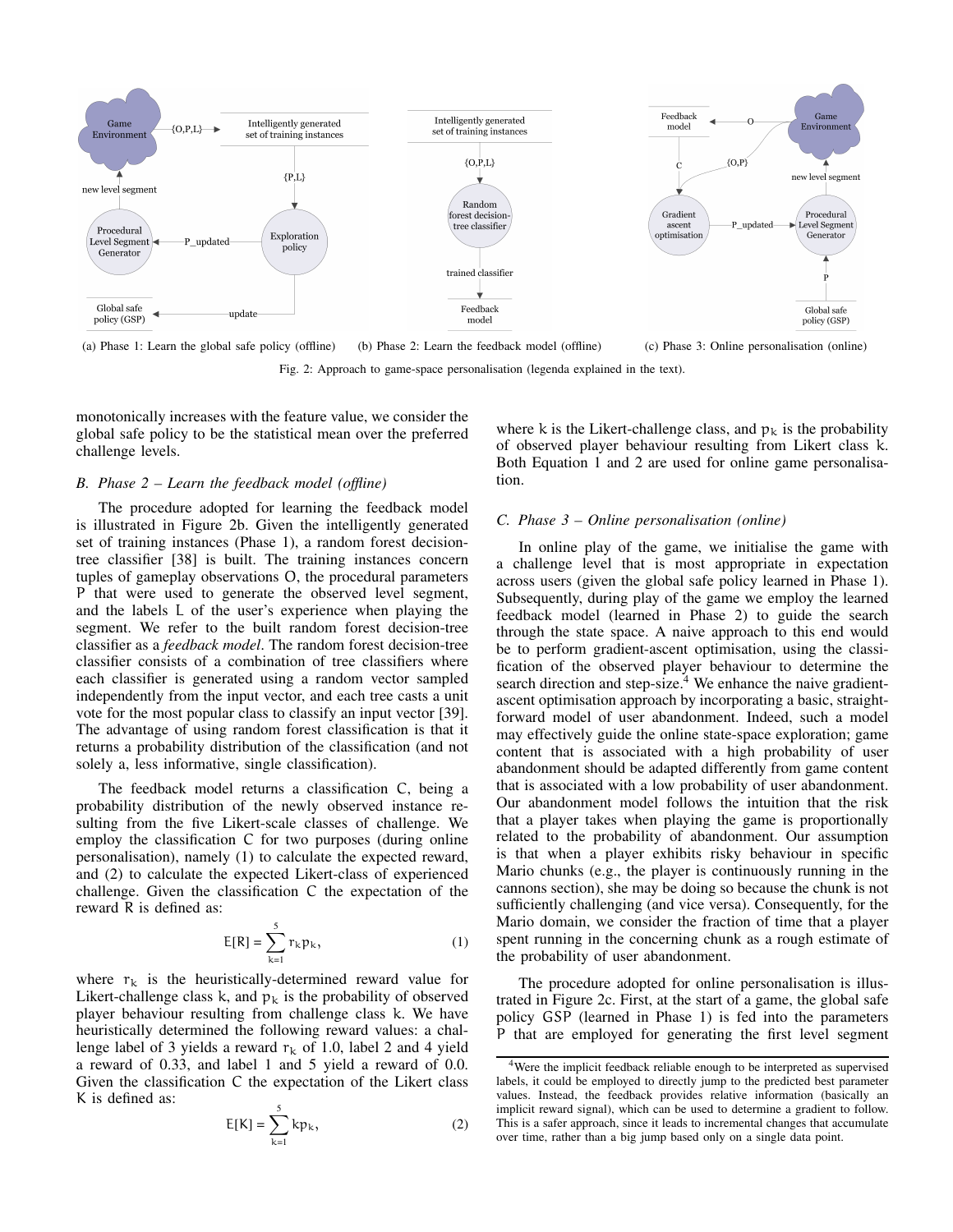ALGORITHM 2: Online personalisation.

|                | $i =$ number-of-controllable-features; $j =$ range-of-feature-values; $p[i] = GSP[i]$ ; |
|----------------|-----------------------------------------------------------------------------------------|
| 2              | generateNextSegment(p[]);                                                               |
| 3              | while <i>playing</i> do                                                                 |
| 4              | <b>if</b> player-at-procedural-checkpoint <b>then</b>                                   |
| 5              | $E[R] = cf.$ Equation 1; $E[K] = cf.$ Equation 2;                                       |
| 6              | stepSize = $\alpha$ maxStep · (1 - E[R]);                                               |
| $\overline{7}$ | for $n=0$ ; $n; n++ do$                                                                 |
| 8              | <b>if</b> $E[K] \leq$ = desired-Likert-class <b>then</b>                                |
| 9              | $p[n] = p[n] + (probUserAbandoment[n] \cdot stepSize);$                                 |
| 10             | else                                                                                    |
| 11             | $p[n] = p[n] - ((1-probUserAbandoment[n]) \cdot stepSize);$                             |
| 12             | end                                                                                     |
| 13             | end                                                                                     |
| 14             | generateNextSegment(p[]);                                                               |
| 15             | end                                                                                     |
| 16             | <b>if</b> player-dies <b>then</b>                                                       |
| 17             | $i =$ feature-associated-to-chunk-of-death;                                             |
| 18             | $p[i] = max(p[i] - 1, 0)$ ; updateCurrentSegment(p[1);                                  |
| 19             | end                                                                                     |
| 20             | end                                                                                     |

(it is appropriate in expectation across users). Just before completion of a level segment by the player (i.e., after having completed a segment length of 96 out of the total length of 112), gameplay observations O are fed into the feedback model (learned in Phase 2). The resulting classification C by the feedback model – a probability distribution over the five Likert classes, as returned by the learned feedback model – is input to the gradient-ascent optimisation method, together with the actual gameplay observations O and the parameters P that were used to generate the level segment. In the gradientascent method, the parameters P are mutated in a direction that is more appropriate in expectation to the challenge experienced by the player. The resulting updated P is fed into the procedural level segment generator. With a new level segment being generated, the process now repeats. In some additional detail (*cf.* Algorithm 2); at every procedural checkpoint, given the classification C, the expected reward E[R] and expected Likert class E[K] are estimated by Equation 1 and 2, respectively. The E[R] estimate is used to determine the step size for the gradient ascent optimisation. The E[K] estimate is used to determine the search direction; it increases (decreases) the challenge level with an E[K] below or equal (above) the desired level. The actual step taken in this direction *per procedural parameter*, is weighted according to the estimated probability of user abandonment.

#### V. EXPERIMENTS

Here we discuss the experiments that validate our approach in the actual video game INFINITE MARIO BROS.

#### *A. Learning the global safe policy (Phase 1)*

Following the procedure described in Section IV, we gathered training instances from 52 unique user sessions; the employed parameters were  $i=5$  and  $j=5$ . Each session yielded the preferred challenge policy per participant. Given the described procedure, the global safe policy across users was calculated to be: straights=2, hills=3, tubes=3, jumps=2, and cannons=2. This global safe policy concerns a moderately easy challenge level.

The learned global safe policy is strictly data driven, and reflects the statistical mean of preferred challenge levels across



Fig. 3: Histogram of the preferred challenge level across users. The bins reflect the average attribute values over all dimensions.

users. Further analysis (Figure 3) reveals that the majority of human participants prefer an easy to moderately easy challenge level; while few to no participants prefer a hard to very hard challenge level, respectively. These observations are in line with our own expertise with the problem domain.

#### *B. Learning the feedback model (Phase 2)*

While exploring the parameter space for the purpose of learning a global safe policy, we have *de facto* explored that part of the parameter space that is most informative for learning a feedback model (i.e., the part of the parameter space that is not covered by domain knowledge of the game designer). The so gathered training instances are used for learning the feedback model; they are used for building a random forest decision-tree classifier [38]. The classifier is built from 435 labelled instances, generated from 52 unique user sessions.

Utilising 10-fold cross validation, over the five distinct classes of experienced challenge, the random forest classifier achieves an accuracy of 54.02%. In comparison, a random classification yields an accuracy of 20%, and a Naive Bayes-, J48-, and RBF network classifier yield an accuracy of 38.16%, 40.92%, and 46.66%, respectively. As such, we consider the learned feedback model comparatively accurate, particularly as in our experiments we are interested in the *skew of the probability distribution* that is returned by the random forest classifier (as opposed to being concerned with the classification of a single class). That is, the skew of the probability distribution determines the search direction of the gradient-ascent optimisation in online gameplay. The skew accuracy of the learned feedback model is 95.40% (the baseline of selecting a random direction having an accuracy of 50%), with 2.07% of the instances being incorrectly classified as over-challenging, and 2.53% of the instances being incorrectly classified as under-challenging.

We examined which features are of most merit (i.e., concerning information gain) in classifying the experienced player challenge, via the ReliefF attribute evaluation method [40]; a robust and noise-tolerant algorithm for attribute evaluation [41]. The features with the most merit are given in Table I. We observe that the majority of these features concern (1)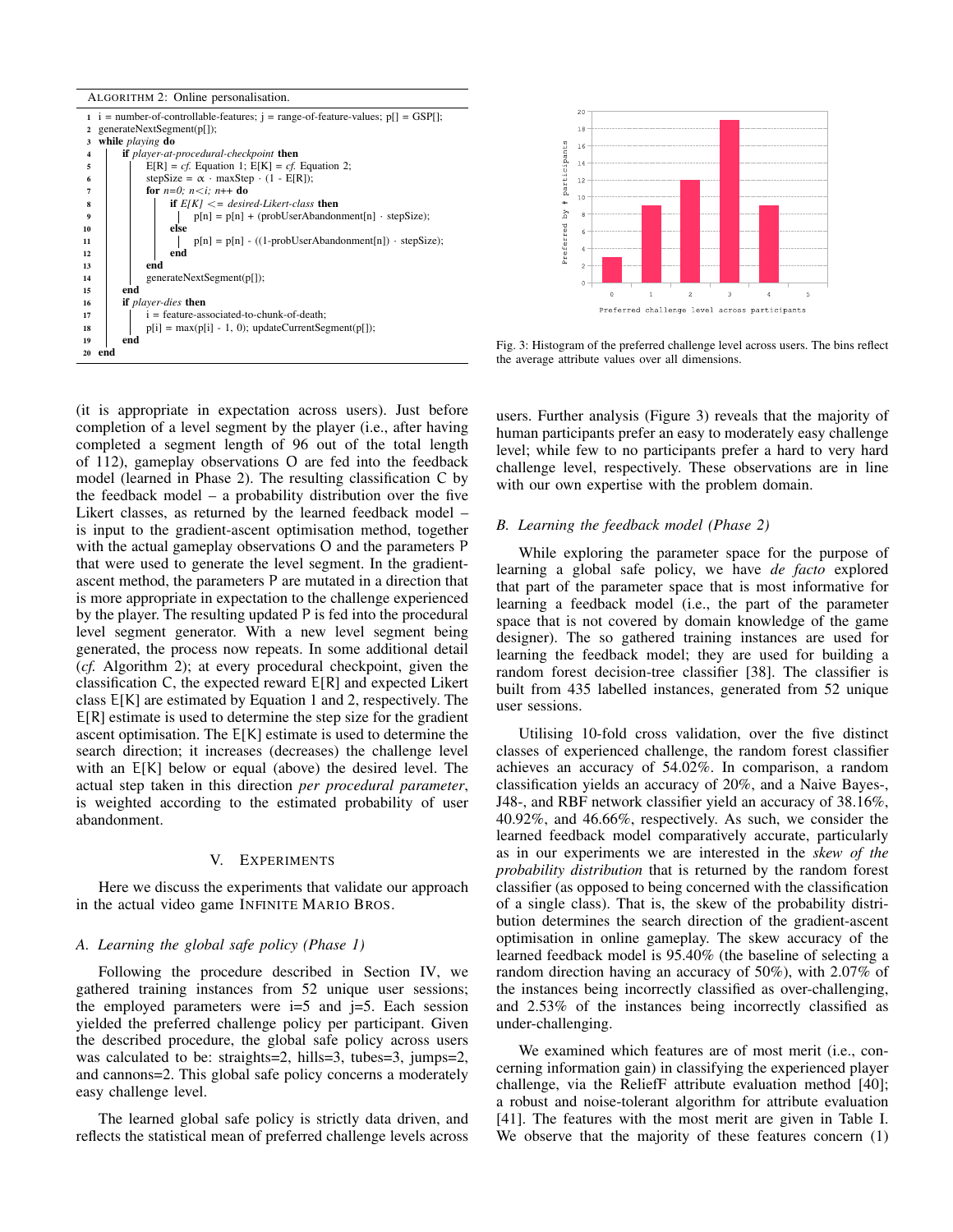TABLE I: Top ranking features according to the ReliefF atribution evaluation method. Controllable features are highlighted in bold-face.

| Average merit     | Feature                        |
|-------------------|--------------------------------|
| $0.032 + 0.004$   | parameter-hills                |
| $0.027 + 0.003$   | parameter-jump                 |
| $0.021 + 0.003$   | parameter-cannons              |
| $0.020 + 0.002$   | parameter-tubes                |
| $0.015 + 0.002$   | feature-tubes-totalruntime     |
| $0.013 + 0.002$   | feature26-aimlessJumps         |
| $0.013 + 0.002$   | parameter-straight             |
| $0.012 + 0.002$   | feature <sub>21-emenies</sub>  |
| $0.011 + 0.002$   | feature-straight-totalruntime  |
| $0.010 \pm 0.001$ | feature-straight-totallefttime |

controllable features (highlighted in bold-face), and (2) the time that a participant has spent running through part of the level. These latter features reflect the exhibited risk that a participant is taking while playing the game. These two findings support our intuition that (a) the adopted controllable features (i.e., the parameters of the generative process) may well be employed for controlling the challenge level, and that (b) at least in the Mario game, indicators on exhibited player risk effectively contribute to the classification of the experienced player challenge.

#### *C. Online personalisation (Phase 3) – Performance analysis*

In this experiment, we analyse the system's performance by observing human participants interact with the gaming system under four experimental conditions, namely (1a) starting at a random challenge level  $+$  maintaining that level,  $(1b)$  starting at a random challenge level  $+$  game personalisation,  $(1c)$  starting at the global safe policy  $+$  maintaining the policy, and  $(1d)$ starting at the global safe policy + game personalisation. Our hypothesis is that in condition 1b the experienced challenge level will converge to the desired level (whereas in 1a it will plateau at an undesired level), and that in condition 1d the experience challenge will converge more rapidly (whereas in condition 1c it will plateau as well; albeit at a more desired level than in condition 1a).

The performance of the system is evaluated in terms of the system's ability to converge to  $-$  and maintain  $-$  a state that is considered appropriate to the human participants (i.e., an adequately balanced challenge level of '3').<sup>5</sup> We employed the learned global safe policy (Section V-A), the learned feedback model (Section V-B), and the parameters i=5, j=5, GSP= $\{2,3,3,2,2\}$ ,  $\alpha$ =0.8, and maxStep=5.

The experiment is performed by twenty-five humans participants. To minimise user fatigue impacting the experimental results, each of the four game-playing session is ended after a maximum of 10 level segments (i.e., approximately seven minutes of play). An experiment coordinator observes the human participant play the game, and at the end of every segment denotes the experienced challenge – as vocalised by the participant as the applicable Likert-scale class ranging from 1 to 5. Should the participant decide to abandon the session, then this is denoted as 'DNF'. The participant demographics for this experiments were, gender: 24% female, 76% male,



Fig. 4: Online personalisation – Learning performance after the first segment.

age: 27 years (sd=4), hours spent on video games per week: 6 hours (sd=8), has played Mario before: yes for all participants.

Figure 4 illustrates the measured difference to the target Likert-class after a human participant has completed the first segment. Our target Likert-class is 3, so the maximum obtainable difference is 2. We observe that for condition 1a and 1b, the difference to the target Likert-class averaged 0.92 (sd=0.76) and 0.56 (sd=0.58), respectively. This substantial difference (p=0.066) suggests that when online personalisation is enabled (condition 1b), our approach can rapidly learn an appropriate policy: already before the first segment is completed by the human participant. Indeed, it reveals the importance of learning from specific gameplay events already early in the game (i.e., player deaths in the Mario game). Furthermore, we observe that for condition 1c and 1d, the difference to the target Likertclass averaged 0.6 (sd=0.5) and 0.32 (sd=0.56), respectively. This substantial difference (p=0.068) suggests that starting at an appropriate global safe policy (condition 1d), effectively assists the online learning process.

While the variance in the results is large due to the low number of participants, the personalisation system does appear to learn fast and effectively at the beginning of the game, so that further improvements may not be necessary or possible. What we desire from the system at this point, is to stably maintain what it has learned. Figure 5 illustrates the performance of the approach over the course of 10 level segments, after appropriate behaviour has been learned in the first segment (condition 1b). The data points are averaged over 25 game sessions, with missing data points resulting from abandoned sessions being excluded from the average. The figure suggests that the personalisation approach is indeed able to maintain the learned policy in the face of behavioural noise.

Table II lists the number of sessions that were abandoned by the human participants. We observe that when online game personalisation was *not* employed (condition 1a + 1c), 6 out of 50 sessions were abandoned by the human participants. In contrast, we observe that when online game personalisation was employed (condition 1b & 1d), only 1 out of 50 sessions were abandoned by the human participant. This result suggests that, in the face of user abandonment, online game personali-

<sup>5</sup>Depending on the context, one may prefer to converge to a challenge level that is, e.g., slightly above what is deemed appropriate to the individual user.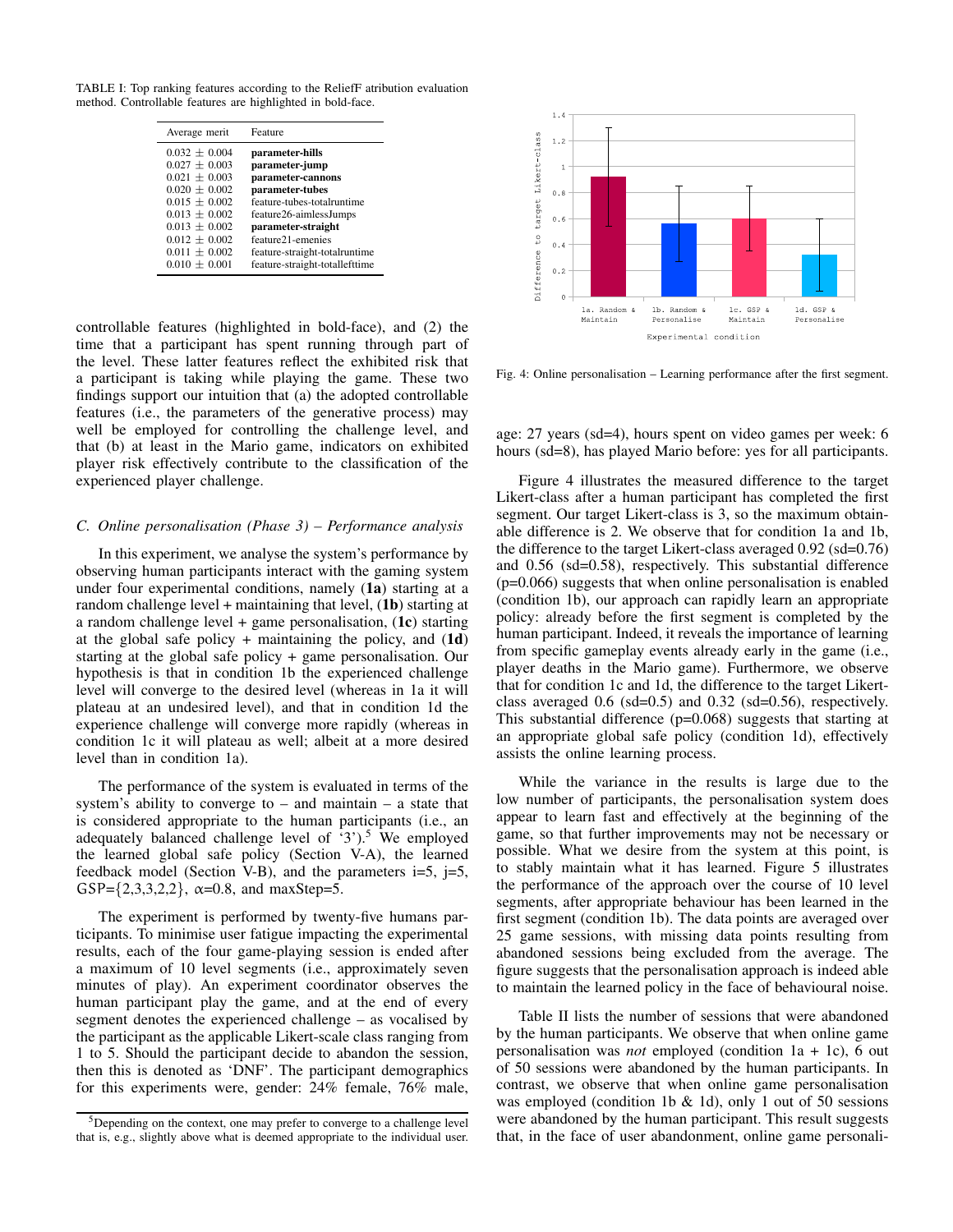

Fig. 5: Relative stability of the online personalisation approach after appropriate behaviour has been learned in the first segment (condition 1b).

TABLE II: Online personalisation – Sessions abandoned.

| Experimental condition                            | Sessions started | Sessions abandoned |
|---------------------------------------------------|------------------|--------------------|
| 1a. Random & Maintain<br>1b. Random & Personalise | 25<br>25         |                    |
| 1c. GSP & Maintain<br>1d. GSP & Personalise       | 25<br>25         |                    |

sation is an effective method for recovering from inappropriate starting conditions.

#### *D. Online personalisation (Phase 3) – Pairwise tests*

In this experiment, we investigate how human participants experience the personalised game under actual game playing conditions, in comparison with a realistic (baseline) static game. To this end, in accordance with procedures employed by Shaker *et al.* [34], we query for *pairwise preferences* (i.e., "is system A preferred over system B?"), a methodology with numerous advantages over rating-based questionnaires (e.g., no significant *order of reporting* effects) [42]. We perform pairwise tests of a static system s, with a fixed difficulty level, and a personalised system p. The experiment follows a *within-subjects design* composed of two randomised conditions (first s then p, or inversely), each condition consisting of a series of three sequentially performed pairwise tests, in *randomized order* (i.e., both the condition is randomised, and the order of each pair-wise test is randomised). The pairwise tests compare (2a) the static system vs. the personalised system, both starting at identical challenge levels (i.e., disabled smart cold-start initialisation), (2b) the static system vs. the personalised system with enabled smart cold-start initialisation  $(i.e., starting at the learned global safe policy), and  $(2c)$  the$ personalised system with disabled smart cold-start initialisation vs. the personalisation system with enabled smart cold-start initialisation. Table III gives an overview of the resulting experimental conditions, with the initial challenge level of a system indicated between brackets.

The experiment is performed by fifteen human participants. To minimise user fatigue impacting the experimental results, each of the nine game-playing session is ended after a maximum of 3 level segments (i.e., approximately two minutes of play). After completing a pair of two games, we query the participants's preference through a 4-alternative forced choice  $(4-AFC)$  questionnaire protocol (e.g., s is preferred to p, p is

TABLE III: Experiment 2 – Pairwise tests of the static system versus the personalised system. The initial challenge level is indicated between brackets.

| Experiment     | Condition 1                                                                     | Condition 2                                                                   |
|----------------|---------------------------------------------------------------------------------|-------------------------------------------------------------------------------|
| 2a             | $s(exy)$ vs. $p(exy)$<br>$s(normal)$ vs. $p(normal)$<br>$s(hard)$ vs. $p(hard)$ | $p(easy)$ vs. $s(easy)$<br>$p(normal)$ vs. $s(normal)$<br>p(hard) vs. s(hard) |
| 2 <sub>b</sub> | $s(exy)$ vs. $p(gsp)$<br>s(normal) vs. p(gsp)<br>$s(hard)$ vs. $p(gsp)$         | $p(gsp)$ vs. $s(easy)$<br>$p(gsp)$ vs. s(normal)<br>$p(gsp)$ vs. s(hard)      |
| 2c             | $p(easy)$ vs. $p(gsp)$<br>$p(normal)$ vs. $p(gsp)$<br>$p(hard)$ vs. $p(gsp)$    | $p(gsp)$ vs. $p(easy)$<br>$p(gsp)$ vs. $p(normal)$<br>$p(gsp)$ vs. $p(hard)$  |

TABLE IV: Online personalisation – Pairwise preferences of participants.

| Experiment     | Pers(gsp) | Pers.(fixed)             | <b>Static</b>            | <b>Both</b> | Neither  |
|----------------|-----------|--------------------------|--------------------------|-------------|----------|
| 2a             | $\equiv$  | $62.22\%$                | 22.22%                   | $11.11\%$   | $4.44\%$ |
| 2 <sub>b</sub> | 68.89%    | $\overline{\phantom{0}}$ | 20.00%                   | 6.67%       | $4.44\%$ |
| 2c             | 64.44%    | 28.89%                   | $\overline{\phantom{0}}$ | 2.22%       | $4.44\%$ |

preferred to s, both are preferred equally, neither is preferred; both are equally unpreferred). The question presented to the participant is: "For which game did you find the challenge level more appropriate?". The participant demographics for this experiments were, gender: 27% female, 73% male, age: 27 years (sd=5), hours spent on video games per week: 5 hours (sd=6), has played Mario before: yes for all participants. We employ the same feedback model, global safe policy, and parameter settings as in Experiment 1. The challenge levels easy, normal, and hard reflect parameter values of  $\{1,1,1,1,1\}$ ,  $\{3,3,3,3,3\}$ , and  $\{5,5,5,5,5\}$ , respectively.

Table IV lists the pairwise preferences as reported by the human participants. We observe that, in condition 2a, a significant majority (p=0.0206) of human participants prefer the personalised system over the static system (62.22% over 22.22%) when both systems are initialised with the same policy. In addition, in condition 2b, we observe that when the personalised system is initialised with the learned global safe policy, the significant preference for this system increases to 68.89% (while the preference for the static system remains low, at 20.00%). Finally, in condition 2c, we observe that the personalised system – initialised with the learned global safe policy – is significantly preferred over the personalised system with fixed (easy/normal/hard) initialisations (p=0.0456), 64.44% over 28.89%, respectively.

From these results we may conclude that (a) human participants consistently prefer the personalised gaming system over the static gaming system, and (b) learning an appropriate global safe policy for initialising the game positively affects participant preferences.

#### VI. CONCLUSION

In this paper we proposed an approach for personalising the space in which a game is played (i.e., levels) – to the end of tailoring the experienced challenge to the individual user *during actual play* of the game. Our approach specifically considers two design challenges, namely *implicit user feedback* and *high risk of user abandonment*. We contributed an approach that acknowledges that for effective online game personalisation, one needs to (1) offline learn a policy that